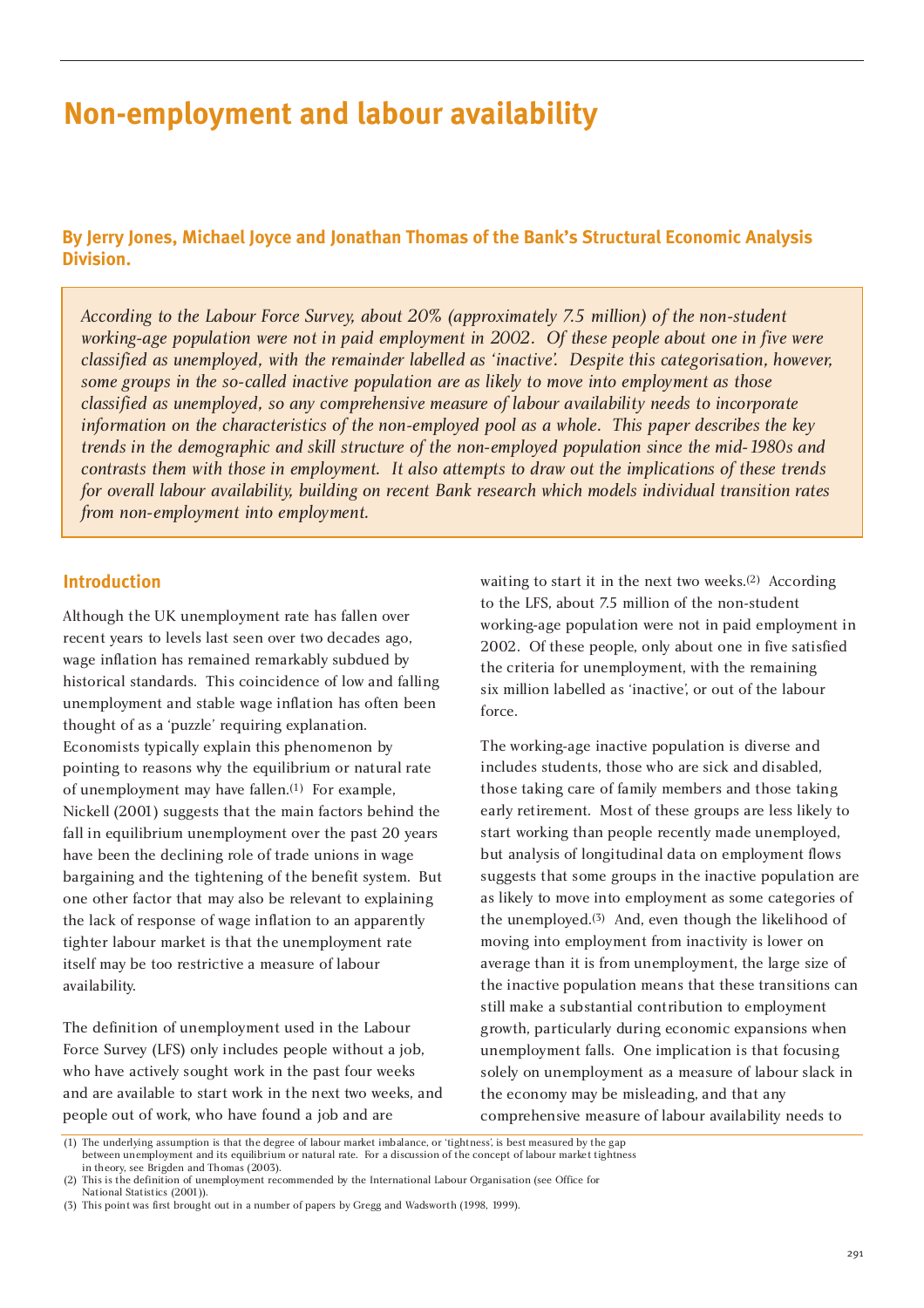take into account the size and composition of the non-employed population as a whole.(1)

There is, however, no generally accepted way of combining information on the non-employed to measure labour availability (or labour slack). The usual practice is to look at an extended definition of unemployment. For example, the Employment Policy Institute (1999) in the United Kingdom used to report several alternative measures, which included some categories of inactivity, drawing on earlier work by Gregg and Wadsworth (1998) which had highlighted the relatively high employment transitions of some groups of the inactive population. Influenced by this work, the *Bank of England Inflation Report* has occasionally reported a weighted index of non-employment, which combines the different categories of the unemployed and inactive populations according to their relative transition rates into employment (Bank of England (1999)). More recent research at the Bank by Schweitzer (2003) extends this idea by modelling employment transitions from non-employment using individual-level data on labour force status and other characteristics, in order to generate a comprehensive measure of labour availability.

The aim of this article is twofold: first, to provide a brief review of the key trends in non-employment since the mid-1980s; and second, to draw out the implications for labour availability, using a model-based approach explaining individual transitions into employment. Unless indicated otherwise, all the analysis refers to those of working age and not in full-time education, and uses annual LFS data from 1984 onwards.(2) We exclude students<sup>(3)</sup> from our descriptive analysis, to abstract from the large expansion in higher education over the period, though we include them in one of the measures of labour availability that we report below. It should also be kept in mind that, since the data we report have been aggregated from the underlying individual responses in the LFS, they are not consistent with the Census 2001 results.(4) For this reason, our analysis is expressed mainly in terms of rates (for the most part, relative to the relevant non-student, working-age population), which should be less sensitive to any revisions associated with the latest Census results.

The structure of the article is as follows. The second section describes the main trends in working-age non-employment since the mid-1980s and assesses the main demographic and skill differences between the inactive and the unemployed. The third section makes comparisons with the employed population. In the fourth section we describe trends in both aggregate and disaggregated employment transition rates. The fifth section explains a method of combining this information with information on the structure of non-employment to derive an overall measure of labour availability, drawing on recent research at the Bank. We also extend this measure back to the mid-1980s using 'recall' data on transitions from the LFS, in order to assess longer-run trends in labour availability. The last section presents conclusions.

### **Trends in the structure of non-employment**

In this section we begin by briefly reviewing the main aggregate trends in working-age non-employment (excluding students), before going on to examine trends by gender, age and education qualifications. We also set out the reasons behind the trends in inactivity, using the responses given by respondents to the LFS. (For a fuller analysis of inactivity trends, see eg Nickell (2001) and Gregg and Wadsworth (1998, 1999).)

#### **Aggregate trends**

Abstracting from obvious cyclical movements, the trend in the aggregate working-age non-employment rate (excluding students)(5) shows a clear downward path over the period since 1984 (see Chart 1). This decline has overwhelmingly reflected declining unemployment, which fell by 1.5 million or nearly 5 percentage points from 1984 to 4.0% in 2002, with most of this fall occurring after 1992. Though this comparison is probably distorted by the different cyclical positions in 1984 and 2002, the comparison between 1990 and 2001 (the past two troughs in the unemployment rate) suggests that a large part of the decline is structural.

In contrast to unemployment, the inactivity rate since the mid-1980s has remained remarkably stable at a little under 20%. As a result, the share of inactivity in total working-age non-employment has increased significantly

(1) More generally, as Nickell (2001) has most recently pointed out, inactivity is one of the key elements affecting potential output.

(2) The annual figures refer to the spring quarter of each year.

(3) Students are defined as working-age individuals who are in full-time education; individuals receiving job-related training while employed, such as nurses, are not counted as students. On this definition, there were 1.3 million students in 1984, rising steadily to 1.8 million in 2002.

<sup>(4)</sup> The ONS plans to regross the micro LFS data in line with the results from the 2001 Census later in 2003.

<sup>(5)</sup> The denominator for all rates is the working-age population excluding full-time students.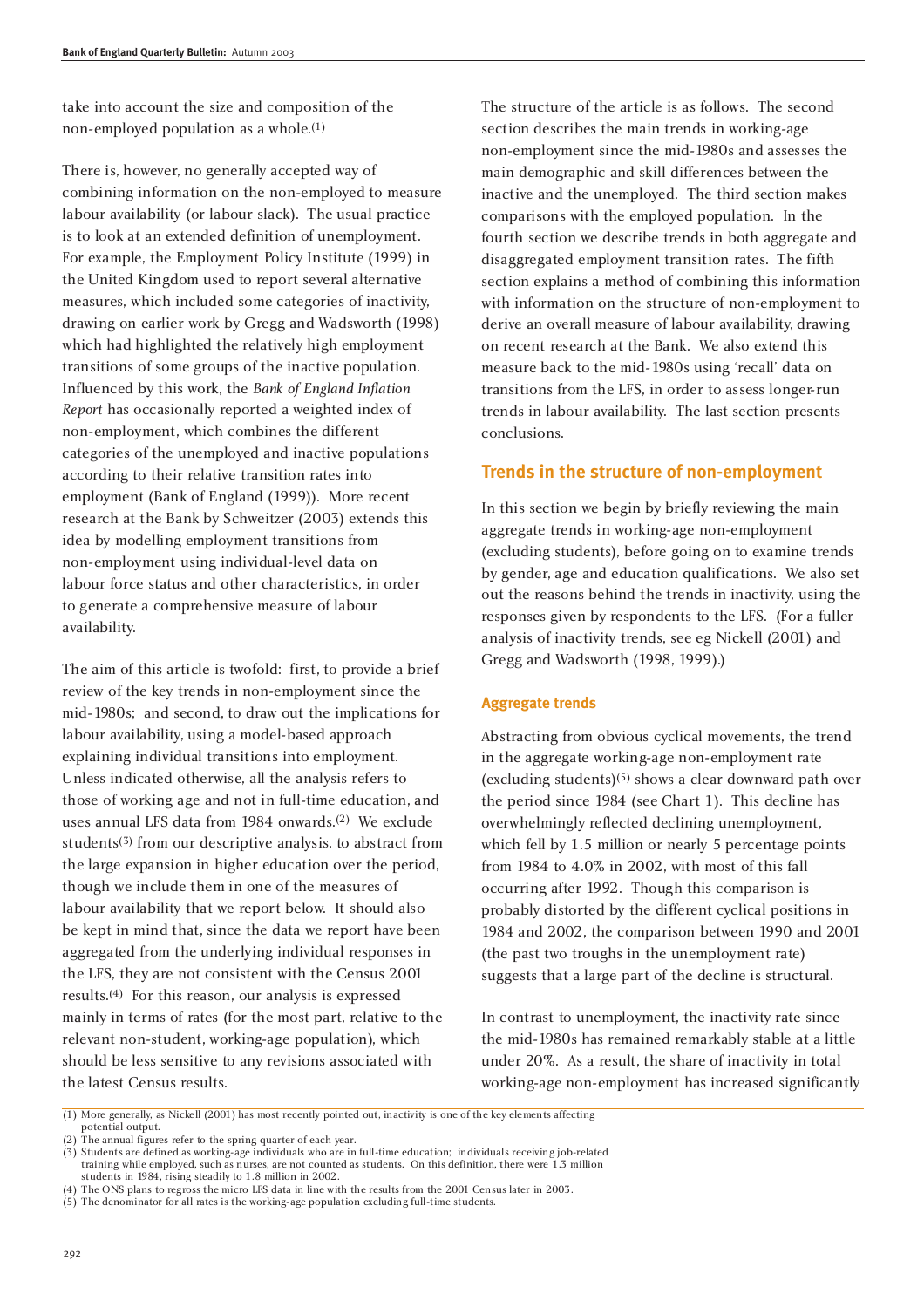over the period, from around 70% in the mid-1980s to just over 80%. This increase was concentrated in the period after 1992 (see Chart 2), during which working-age inactivity rose by about 300,000 while unemployment fell by 1.3 million.

### **Gender differences**

The aggregate picture conceals very different trends for men and women. While the non-employment rate for men has remained little changed, the female non-employment rate has declined consistently since the mid-1980s. As can be seen from Charts 3 and 4, the rates of both male and female unemployment have both declined, so this largely reflects diverging trends in inactivity. While the female inactivity rate has fallen, the male inactivity rate has shown a consistent upward trend. This rise in male inactivity has been large enough to raise the share of men in non-employment by around 5 percentage points since the mid-1980s to over 40%.

#### **Inactivity trends**

As highlighted by a number of authors (see eg Gregg and Wadsworth (1999) and Nickell (2001)), the rise in male inactivity since the mid-1980s has coincided with a similar rise in men reporting long-term sickness or disability (see Chart 5). From a little under 40% in 1986, the proportion of inactive men citing sickness and disability rose to a peak of nearly 60% in 1998, from which it has declined only slightly, despite a large expansion in employment. This rise has been concentrated among low-skilled, older men (see below). Perhaps surprisingly, the rise in inactivity has very little to do with early retirement. Among the 'other reasons' cited for inactivity (shown in Chart 5), the main downward influence has come from the proportion of those who believed no job was available—which fell from 14% in 1984 to 1% in 2002.

The breakdown of inactivity by reason (see Chart 6) suggests that the main downward trend for women since the mid-1980s has come from those reporting that they are 'looking after family/home', which has fallen fairly steadily over the period from nearly 70% in 1984 to 55% in 2002. But, interestingly, the percentage citing sickness or disability has also increased among women, rising from just under 9% in 1984 to nearly 25% in 2002. The main driver of the downward trend in the 'other reasons' category for women (shown in Chart 6) is the proportion of those who 'do not want/need employment', which fell from 11% of total inactivity to 3% between 1984 and 2002.

### **Age breakdown**

There has been little change in relative age-related unemployment rates since 1984 (see Chart 7). Youth unemployment rates remain much higher than those for the prime age groups. Indeed, comparing 1990 and 2001 (the two troughs), the difference between the rate for the 16–24 age group and that for the 25–34 and the 35–44 age groups has actually increased. However, given the general ageing of the population over this period, the unemployed population has got relatively older. For example, the percentage of the unemployed who are over 45 was 24% in 2002 compared with 20% in 1984.

Among the age-related inactivity rates, the clearest developments are the downward trend among the 25–34 age group and the rise for the 16–24 age group since the beginning of the 1990s. It should be borne in mind, however, that the broad stability of age-related inactivity rates at the aggregate level conceals rising inactivity rates among men broadly offset by declining inactivity rates among women. The over-45s have the highest inactivity rate, which has remained close to, or above, 25% for most of the period since 1984. Not surprisingly, the share of the over-45s in the inactive population has also risen over the period—from 43% in 1984 to slightly over 50% in 2002—and by more than the ageing in the population as a whole.

### **Skills**

Non-employment tends to be much higher for those with low skill levels. Charts 9 and 10 distinguish four educational groups, defined on the basis of highest attained academic qualification (or its notional vocational equivalent): degree, A Level, GCSE grade C or equivalent, and below GCSE grade C or equivalent, indicated as 'other or no qualifications' in Charts 9 and 10.(1) Male inactivity rates across each of these educational groups have all risen over the period, with much the largest rise among the low skilled (those with less than the GCSE qualification), where rates have risen by nearly 10 percentage points since the end of the 1980s to 23% (see Chart 9). Despite this upward trend, the share of the low skilled in total inactivity has declined, reflecting the general rise in educational

(1) See Annex A for more detail. For the remainder of this article, the two lowest skill levels will be referred to as GCSE and below GCSE.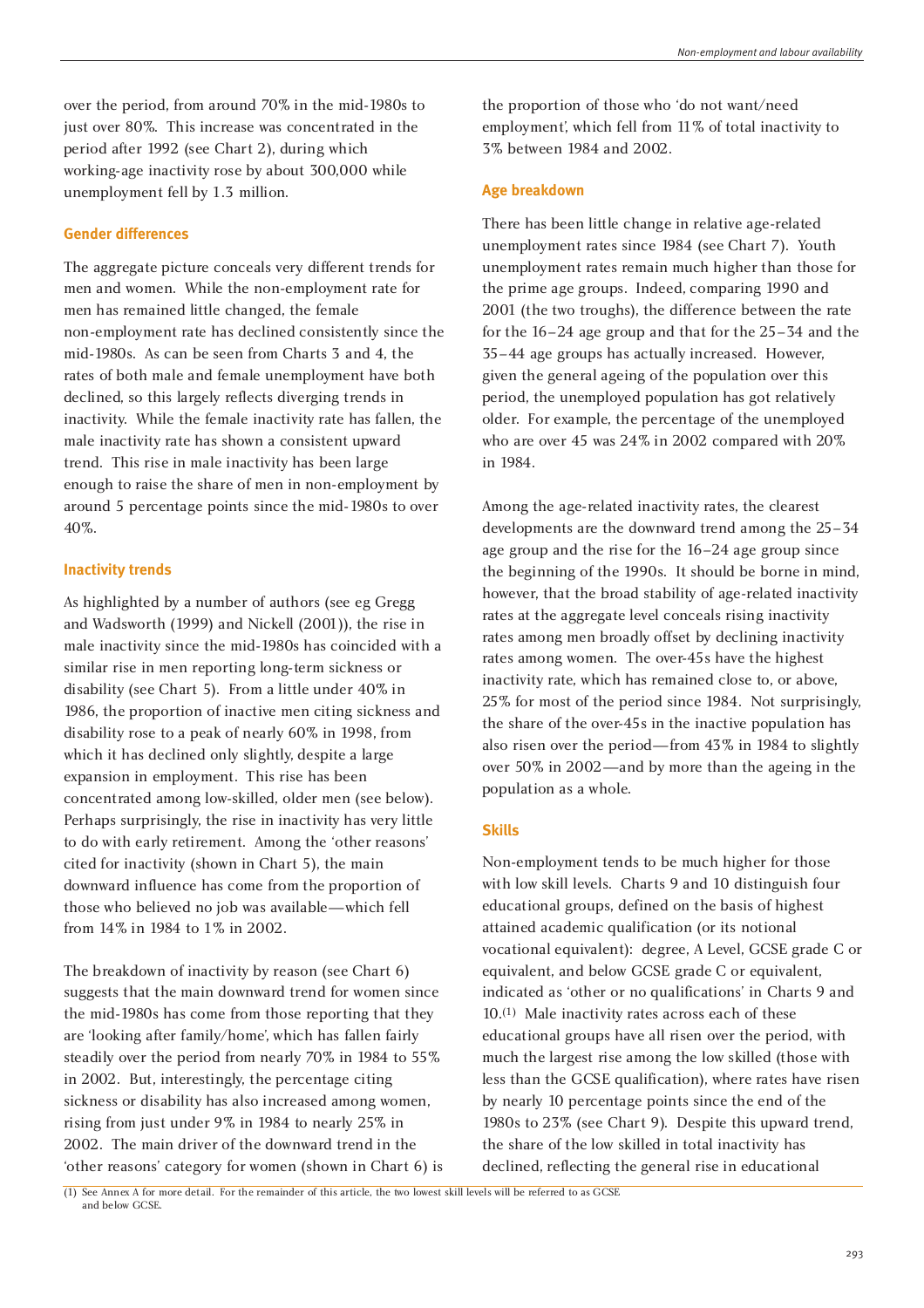# **Chart 1**

# **Non-employment, unemployment and inactivity rates**



#### **Chart 3 Non-employment, unemployment and inactivity rates: men**





### **Chart 2 Inactivity share of non-employment**



#### **Chart 4 Non-employment, unemployment and inactivity rates: women**



## **Chart 5 Inactivity by reason: men**



## **Chart 6 Inactivity by reason: women**

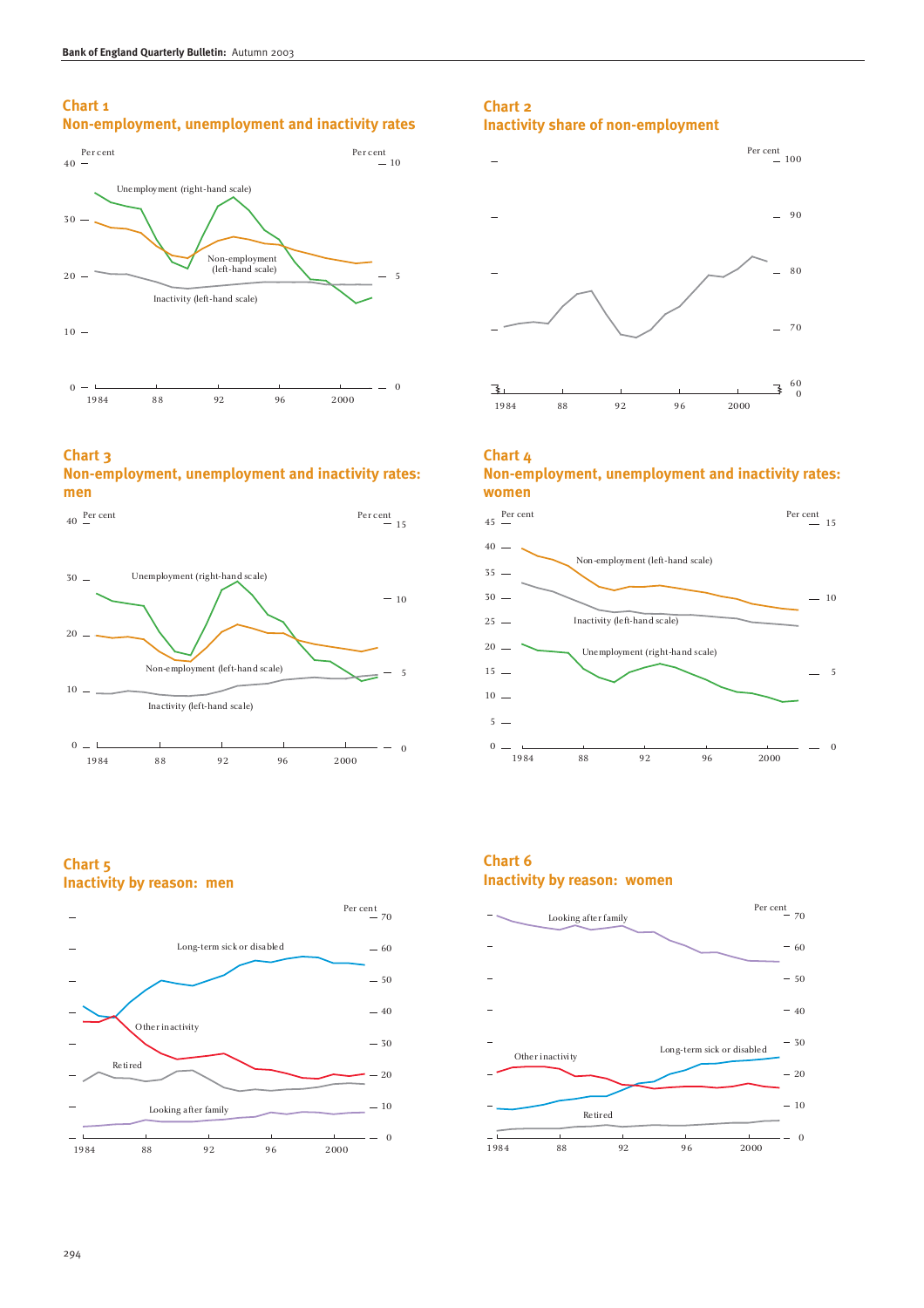**Chart 7 Unemployment rates by age**



## **Chart 8 Inactivity rates by age**



**Chart 9 Inactivity rates by educational attainment: men**



**Chart 11 Unemployment rates by educational attainment: men**



# **Chart 10 Inactivity rates by educational attainment: women**



**Chart 12 Unemployment rates by educational attainment: women**

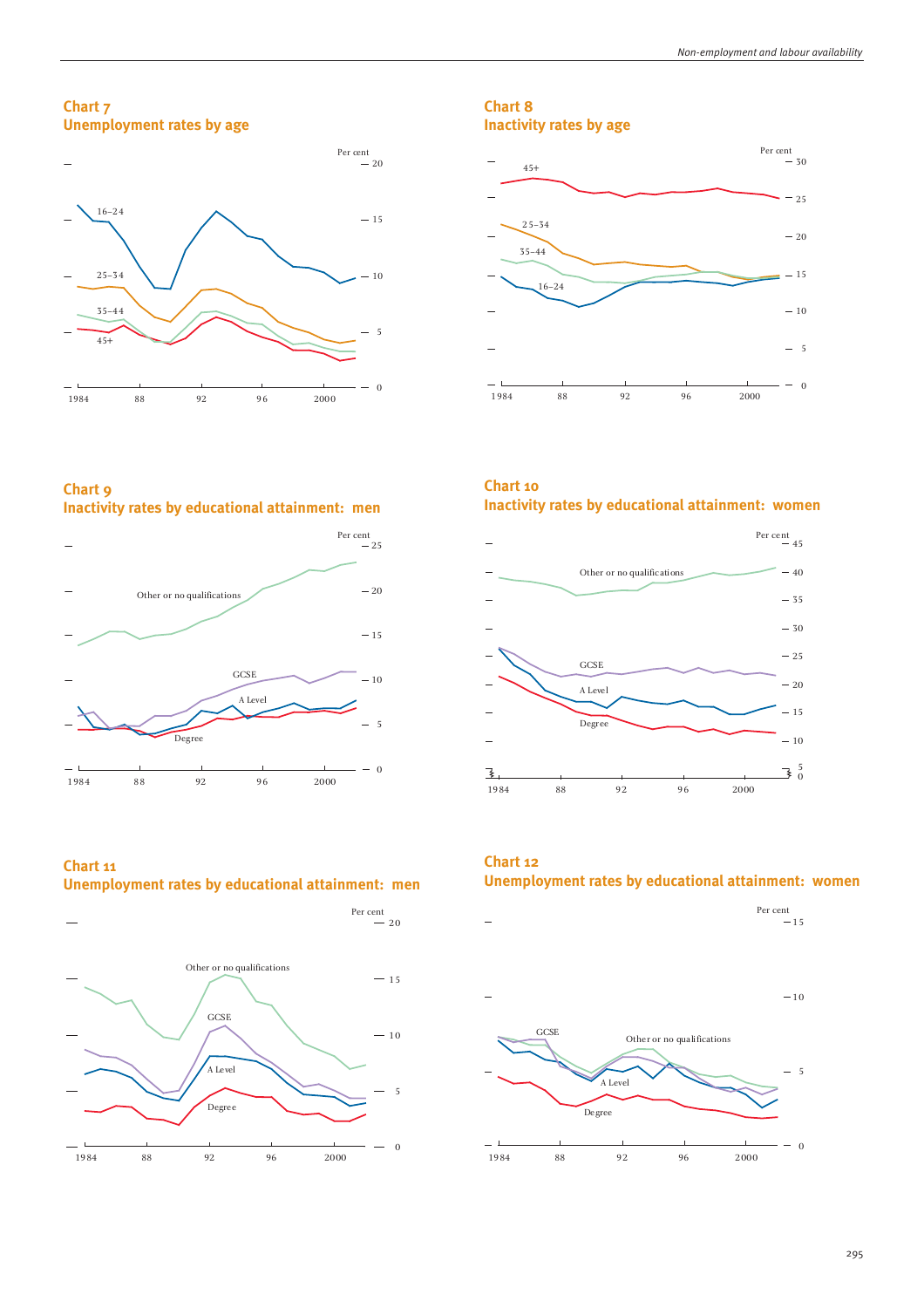attainment in the population. In contrast, inactivity rates by educational qualification for women have all fallen, with the single exception of the low-skilled group where they have also shown a rise, albeit a much smaller one than for men (see Chart 10).

Breaking down male unemployment by educational attainment in the same way shows that the unemployment rate for those without GCSE qualifications has fallen by far the most over the period (see Chart 11). This does not mean that this group explains the fall in the male unemployment rate at the aggregate level, because there has been a large compositional shift in educational qualifications since the mid-1980s towards the higher-educated groups who have lower unemployment rates. By contrast, female unemployment rates by educational qualification have all fallen by broadly similar amounts over the period (see Chart 12).

Charts 13 and 14 provide a convenient summary of some of the key trends brought out in this section. Overall, the pool of non-employed workers has become increasingly male, older (especially among the inactive) and better qualified since the mid-1980s.

## **How do the working and non-working populations compare?**

The question we ask in this section is whether the employed and non-employed working-age non-student populations have become more or less alike since the mid-1980s. If they have become less similar over time, a given pool of non-employed might represent a lower level of potential labour supply.

#### **Chart 13**

#### **Unemployment composition—percentage shares of 45+, those with no qualifications, and males**



### **Chart 14**

#### **Inactivity composition—percentage shares of 45+, those with no qualifications, and males**



#### **Gender**

As we have already seen, the proportion of men among the non-employed has increased, so it is hardly surprising that, as Charts 15 and 16 show, the male share in total employment has fallen (the gender ratio in the population of working age has shown little change since 1984). This reflects the large rise in the participation rate of women in the labour market, as well as the smaller decline in male participation. These developments have helped to narrow the gender differences in employment and non-employment, though substantial differences remain—in 2002 the employment rate for men was some 10 percentage points higher than for women compared with 20 percentage points higher in 1984.

#### **Age**

Given the increase in the average age of the population over the past two decades, the employed and non-employed have also both increased in average age since the mid-1980s (see Charts 17 and 18). However, it is apparent that the non-employed population has aged rather more. Non-employment has shifted decisively towards the over-45 age group, which now forms 46% of all the non-employed, compared with 35% of the employed—a rise in the difference of around 7 percentage points since 1984.

#### **Education**

There has been a dramatic improvement in the educational attainment of both the non-employed and the employed groups, which is most evident in the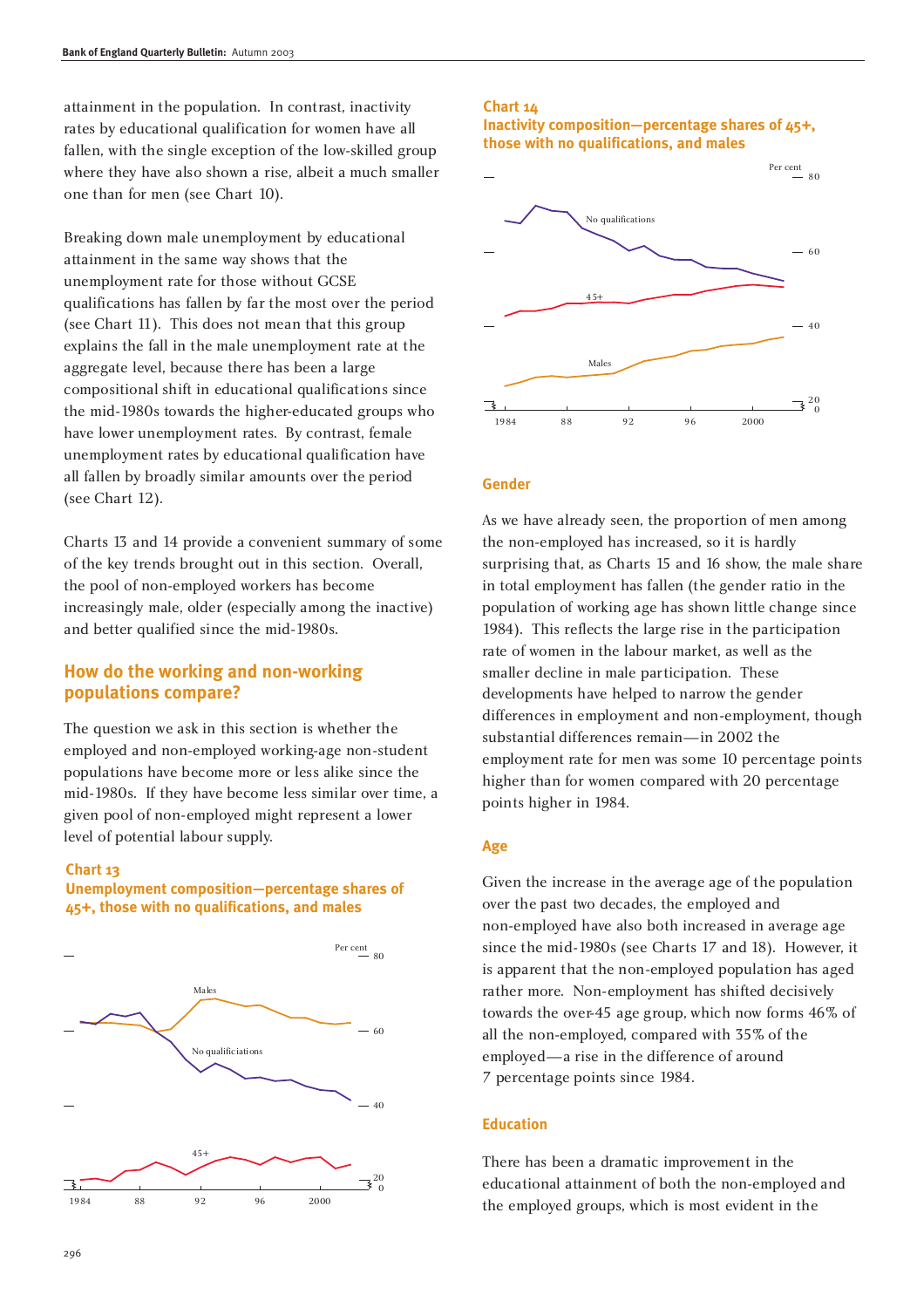### **Chart 15 Gender shares of non-employment**



**Chart 17 Age shares of total non-employment**



### **Chart 19 Education shares of non-employment**



# **Chart 16 Gender shares of employment**



# **Chart 18 Age shares of employment**



# **Chart 20 Education shares of employment**

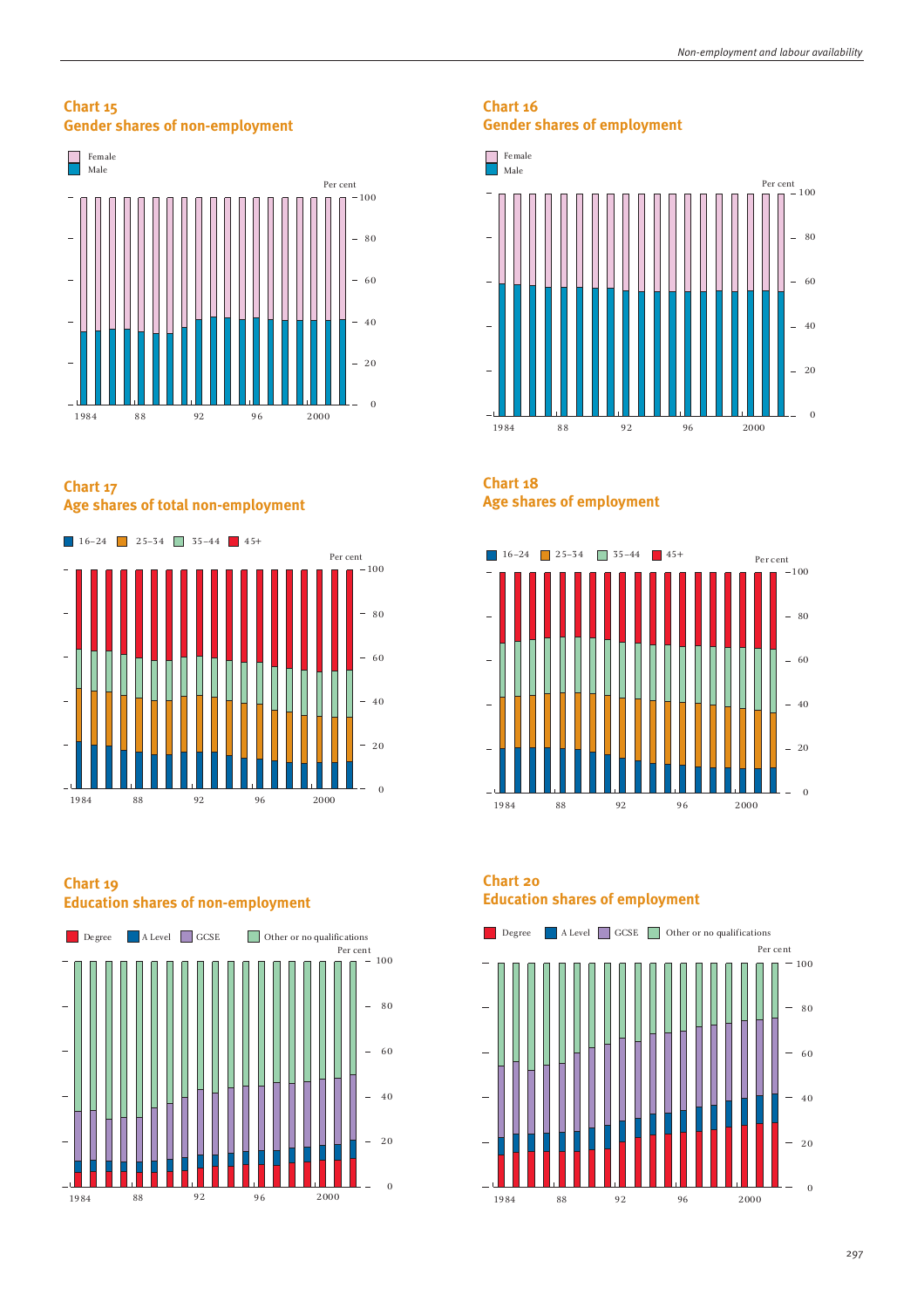declining share of those with less than GCSE qualifications and the rising share of those with degrees (see Charts 19 and 20).(1) But it is also evident that the improvement has been more marked for those in employment. Between 1984 and 2002, the percentage of low skilled in employment almost halved, to under 25%, while their percentage share in non-employment fell from two thirds to a half.

From these comparisons it seems that the non-employed have become older and less qualified relative to the employed, though the gender mix in the two states has become more similar. If older and less qualified individuals are less attached to the labour market, then these developments might imply less labour slack than otherwise.(2)

### **Evidence on employment transitions**

An obvious way of looking at the labour force attachment of the non-employed is to look at the extent to which they subsequently move into employment. Using information from a question in the LFS which asks respondents about their labour force status twelve months before the date of the survey, it is possible to construct annual employment transition rates (ie the flow into employment from non-employment relative to the size of the non-employed population).<sup>(3)</sup> These transition rates are shown in Table A for various categories of non-employment.(4)

It is clear from the table that employment transitions among the non-employed vary considerably across different demographic and education categories. For example, the average transition rate of 16–24 year olds is over three times higher than that of those aged 45–64, while those non-employed individuals who have at least an A-Level qualification are twice as likely to move to a job within a year as those without GCSEs.

Among the different non-employment states, it is not surprising that the unemployed have the highest average

### **Table A Transition rates from non-employment to employment**

|                            | 1985 | 1990 | 1996 | 2002 | Average<br>1985-2002 |
|----------------------------|------|------|------|------|----------------------|
| Male                       | 0.19 | 0.20 | 0.19 | 0.17 | 0.19                 |
| Female                     | 0.14 | 0.17 | 0.16 | 0.16 | 0.16                 |
| $16 - 24$                  | 0.27 | 0.30 | 0.29 | 0.31 | 0.29                 |
| $25 - 34$                  | 0.19 | 0.25 | 0.22 | 0.23 | 0.23                 |
| $35 - 44$                  | 0.18 | 0.21 | 0.20 | 0.19 | 0.20                 |
| $45 - 64$                  | 0.07 | 0.08 | 0.10 | 0.09 | 0.09                 |
| Degree                     | 0.21 | 0.24 | 0.28 | 0.25 | 0.26                 |
| A Level                    | 0.25 | 0.27 | 0.27 | 0.26 | 0.26                 |
| <b>GCSE</b>                | 0.21 | 0.23 | 0.22 | 0.19 | 0.22                 |
| <b>Below GCSE</b>          | 0.13 | 0.15 | 0.11 | 0.11 | 0.13                 |
| Unemployed                 | 0.31 | 0.41 | 0.36 | 0.44 | 0.38                 |
| Inactive-sick/disabled     | 0.02 | 0.03 | 0.06 | 0.05 | 0.05                 |
| Inactive-retired           | 0.01 | 0.02 | 0.03 | 0.04 | 0.03                 |
| Inactive-family            | 0.11 | 0.14 | 0.11 | 0.12 | 0.12                 |
| Inactive-other reason      | 0.18 | 0.29 | 0.39 | 0.48 | 0.34                 |
| Memo:<br>Inactive-students | 0.35 | 0.41 | 0.35 | 0.36 | 0.37                 |

transition rate into work. More interesting perhaps is the fact that the gap between the unemployed and those who are inactive for reasons other than sickness, looking after the family, and retirement has closed over the past two decades. On the face of it, this 'other reason' group appears to be more akin to the LFS unemployed than the other inactive categories, in terms of its transition rate into employment.

The other non-employed group whose employment transition rate is comparable to that of the unemployed is students. Up to now we have excluded students from our analysis, because the large expansion in their numbers over the period would otherwise have distorted our analysis of trends in non-employment. Given their high transition rates, students may add significantly to the pool of available labour, though it is important to note that the classification of students in the LFS data is problematic. In particular, the 'recall' question does not allow us to determine whether people who say they were full-time students a year ago were actually working or looking for work. As a result, the implied flows from 'student' to 'employment' appear to be seriously biased upwards.(5)

over the past two decades. Consequently, the skill balance has deteriorated (see Burriel-Llombart and Thomas (2001)). (2) Since older cohorts typically have lower educational attainment, it is possible that the relative deterioration of

educational qualifications among the non-employed could have been entirely driven by the fact that the non-employed have also become relatively older. However, this does not seem to be the case, as this deterioration has occurred in each of the four age groups we consider.

(3) We use these data, rather than matched data, because they are available over a longer span of time (back to 1985, rather than 1993). But it is important to recognise that since these transition rate data are based on the recollections of survey respondents they may be subject to recall bias (for evidence on this, see Bell and Smith (2002)). However, there is no reason to think this leads to any systematic biases in our resulting estimates of labour availability.

(4) Note that our analysis of transition rates (here and in the following sections) is based on a subsample of the LFS, which we restricted to include only those individuals for whom we have information on all of our chosen characteristics.

(5) A comparison of the student numbers from the recall questions with the information from actual labour market status in the same year suggests that the stock of students may be overestimated by up to 50%. One problem seems to be that many part-time students who are working classify themselves as full-time students when asked about their labour force status one year ago.

 $(1)$  Despite this increase in educational attainment, it has been outstripped by a rise in the demand for educated labour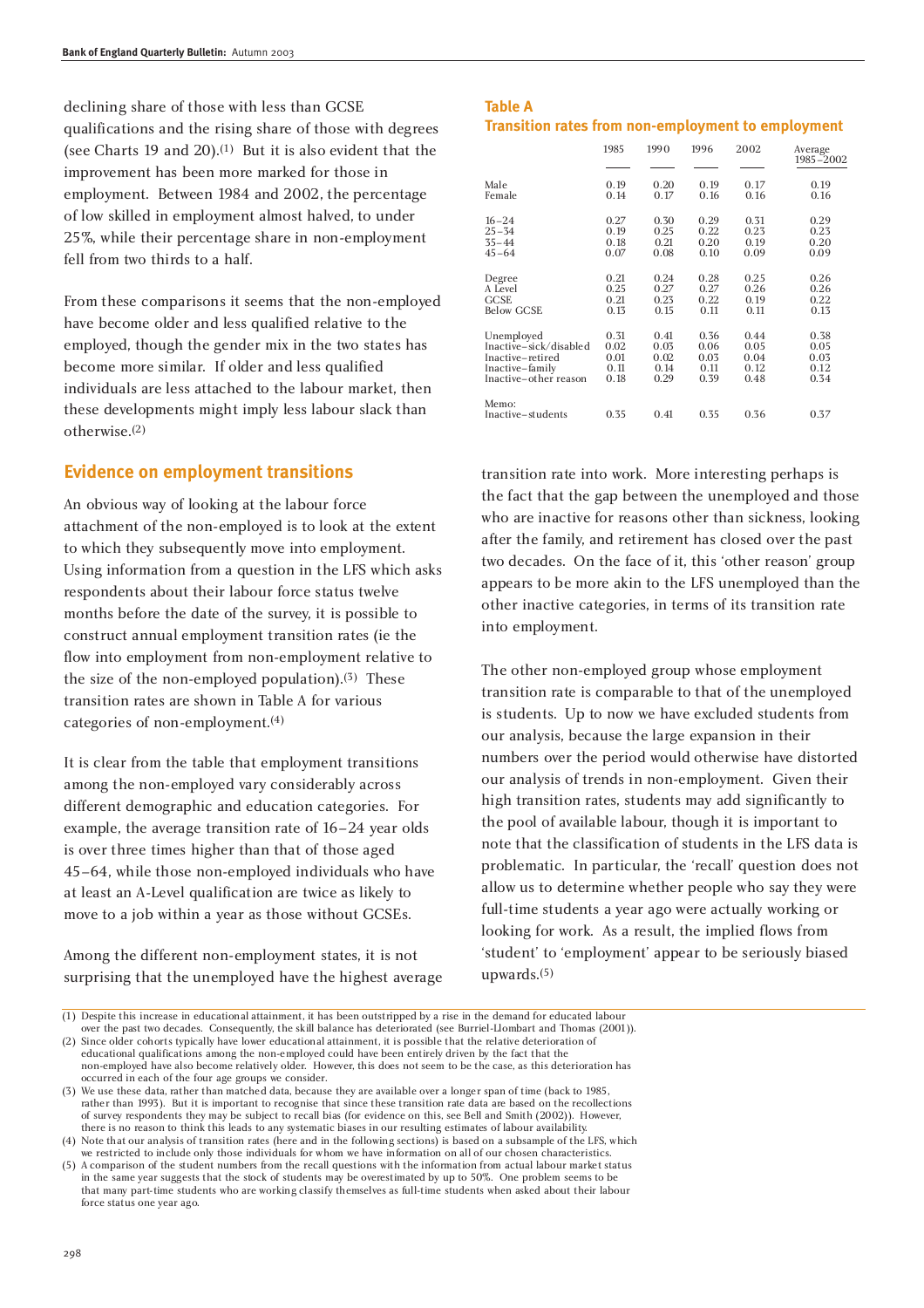At the aggregate level (but again excluding students), Chart 21 shows that the average transition rate from unemployment into employment is much higher than the corresponding transition rate from inactivity and shows much more variation over time. However, given the much larger number of inactive people, the aggregate transition rate into employment is much more stable than the transition rate from unemployment would suggest. As Chart 22 shows, the size of employment inflows from inactivity has been broadly equal to the inflows from unemployment over 1985–2000. Indeed, since the end of the 1990s, flows from inactivity have been larger than those from unemployment, reflecting the falling level of unemployment.

#### **Chart 21**





**Chart 22**





### **Measures of labour availability**

In this section we combine information on changes in the structure of non-employment with information on disaggregated transition rates, in order to measure

overall labour force availability over the period 1984–2002.

#### **A model-based approach**

As already explained in the introduction, there are broadly two methods that have been used to measure labour availability. One approach is to use the information on transition rates to identify groups of the inactive population that appear to be similar to the unemployed, in order to generate various extended measures of unemployment. Another approach is to weight together different subcategories of the non-employed by their average transition rates, to form a fixed-weight non-employment index.

Drawing on recent research at the Bank of England (see Schweitzer (2003)), we instead focus here on a model-based measure of labour availability. This method involves estimating the probability of a non-employed individual entering employment in the next period, while controlling for their initial non-employment status (eg unemployed, looking after the family, retired) and other individual characteristics, including age, gender and education. This framework can be used to calculate the probability of each individual in the sample being in work one year later, which can serve as an indicator of their labour market attachment. By aggregating these probabilities, we can then derive a measure of the labour market attachment of the non-employed population as a whole.

Of course, whether or not a given individual does in fact move out of non-employment will depend on cyclical influences, as well as a range of unobserved idiosyncratic factors such as the motivation to seek work. By estimating the model over a reasonably long time period we hope that any cyclical factors will average out. Provided any unobserved individual factors are offsetting, our estimates should be unbiased.

One of the key advantages of this approach is that it is possible to test which indicators of labour force status and other characteristics are most important in explaining transitions into employment. If the structure of the inactive population matters for potential labour supply, then including controls for different types of inactivity should improve the fit of the model. Allowing for demographic factors also controls for the changing gender, age and skill structure of the non-working population.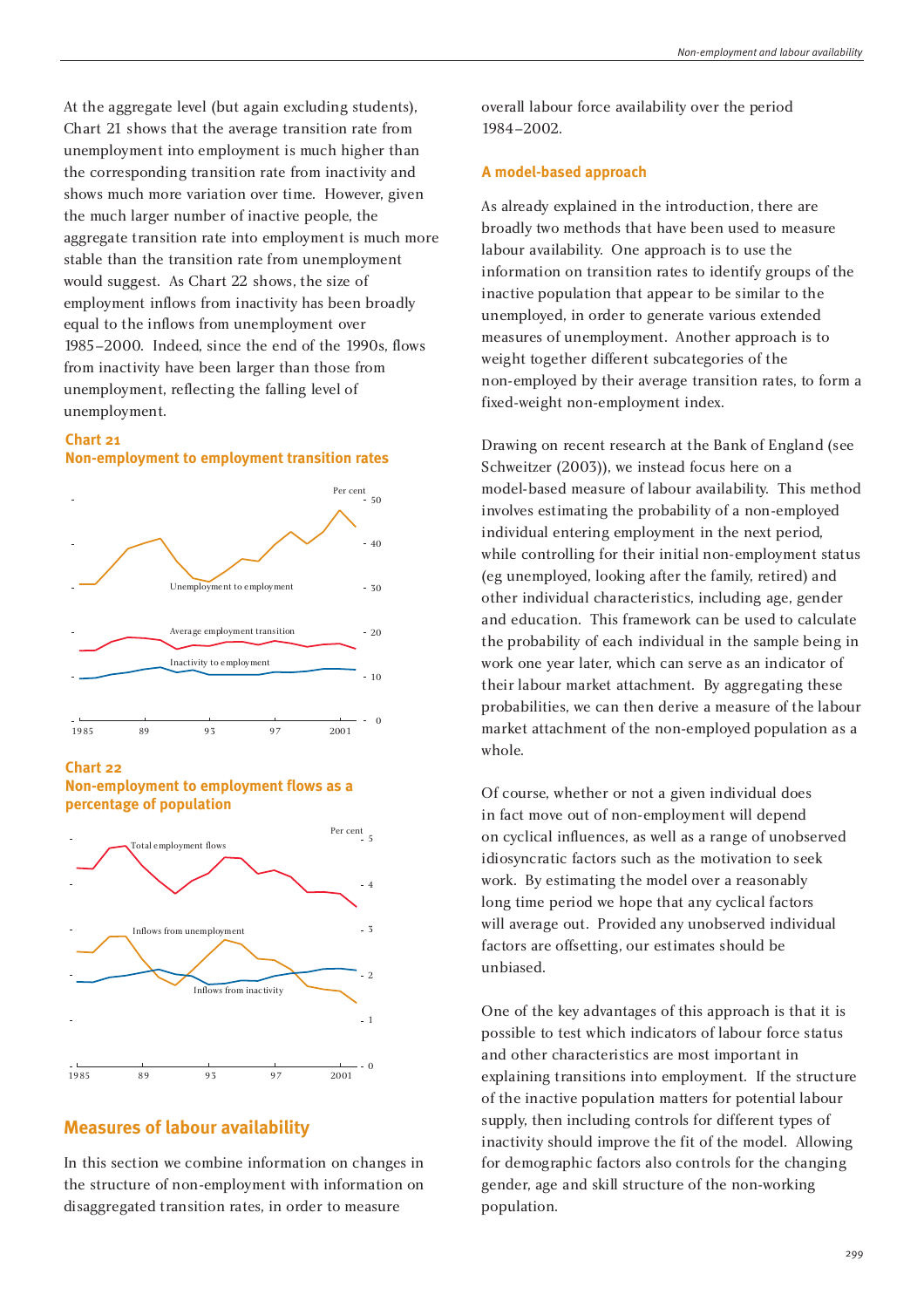Schweitzer (2003) estimates models of this kind using the longitudinal version of the LFS data set, which contains detailed matched individual data for consecutive quarters. His results suggest that models based on a straightforward unemployment/inactivity distinction are inferior to those that explicitly allow for the reasons for inactivity, highlighting the important differences in labour market attachment among the inactive. He shows that those models that ignore the transitions made by the inactive predict a sharp decline in labour availability over the 1990s, in line with the fall in unemployment, while allowing for differences in inactivity suggests a smaller decline. The implication is that available labour supply has not fallen as sharply as unemployment alone would suggest.

While the longitudinal data used by Schweitzer (2003) have many advantages, these data are only available back to Spring 1993. In order to look at labour availability back to the mid-1980s, we have applied the same approach to the available annual recall data. Extending the analysis in this way imposes some limitations on the model, in that we have a more restricted data set of individual characteristics: the form of some of the questions asked in the LFS has changed over time. Nevertheless, the available data allow us to include up to six non-employed states in our model of individual employment transitions, as well as dummy variables for gender, age and education. The six non-employed states allow us to distinguish whether the individual is unemployed, sick/disabled, looking after family, retired, student or other inactive. Given the problems with the student transition data already mentioned in the fourth section above, we experimented with models which both included and excluded this category. On the whole, the models produced broadly similar predictions, but for completeness we show both below. As a benchmark, we also estimated a model on the same data, with all the same demographic and education controls, but including only unemployment as a measure of labour market status.

#### **Empirical results**

The full estimation results from the inactivity-reasons model (including students) and the unemployment benchmark model are shown in Annex B. The unemployment model implies that the unemployed have higher transition rates than the 'inactive' category. The

other parameter estimates are generally consistent with the analysis in the fourth section. In particular, men and older workers have significantly lower average transition rates than women and the youngest age group respectively, while higher educational attainment is associated with higher transitions. However, conventional indicators show that the inactivity reasons model fits the data better.

Chart 23 plots the predicted transition rate from the two inactivity reasons models (with and without students). The variant that includes students shows a higher predicted employment transition rate throughout the sample period, but otherwise movements in the two models follow each other quite closely, with the exception that the students model indicates a smaller decline in availability since the end of the 1990s. Chart 24 scales the stock of non-employment by the predicted transition rates from the two models to produce two indices of overall labour availability. For comparison, these measures are plotted against an index of unemployment. As might have been expected, labour availability implied by the inactivity reasons models has declined by much less over the 1990s than movements in unemployment would imply. However, the key point to emphasise from the comparisons with unemployment is that labour availability is—according to the model measures—currently little different from the previous trough in availability in 1990. This is obviously a very different picture from that suggested by unemployment, and one that seems much easier to reconcile with the subdued pattern of wage inflation over the 1990s noted in the introduction.(1)





(1) Of course, it need not follow that this explains the puzzle mentioned in the introduction, since we have not addressed the issue of determining the equilibrium level of labour availability. For an attempt to test the inflation-forecasting properties of various labour market tightness indicators, see Cassino and Joyce (2003).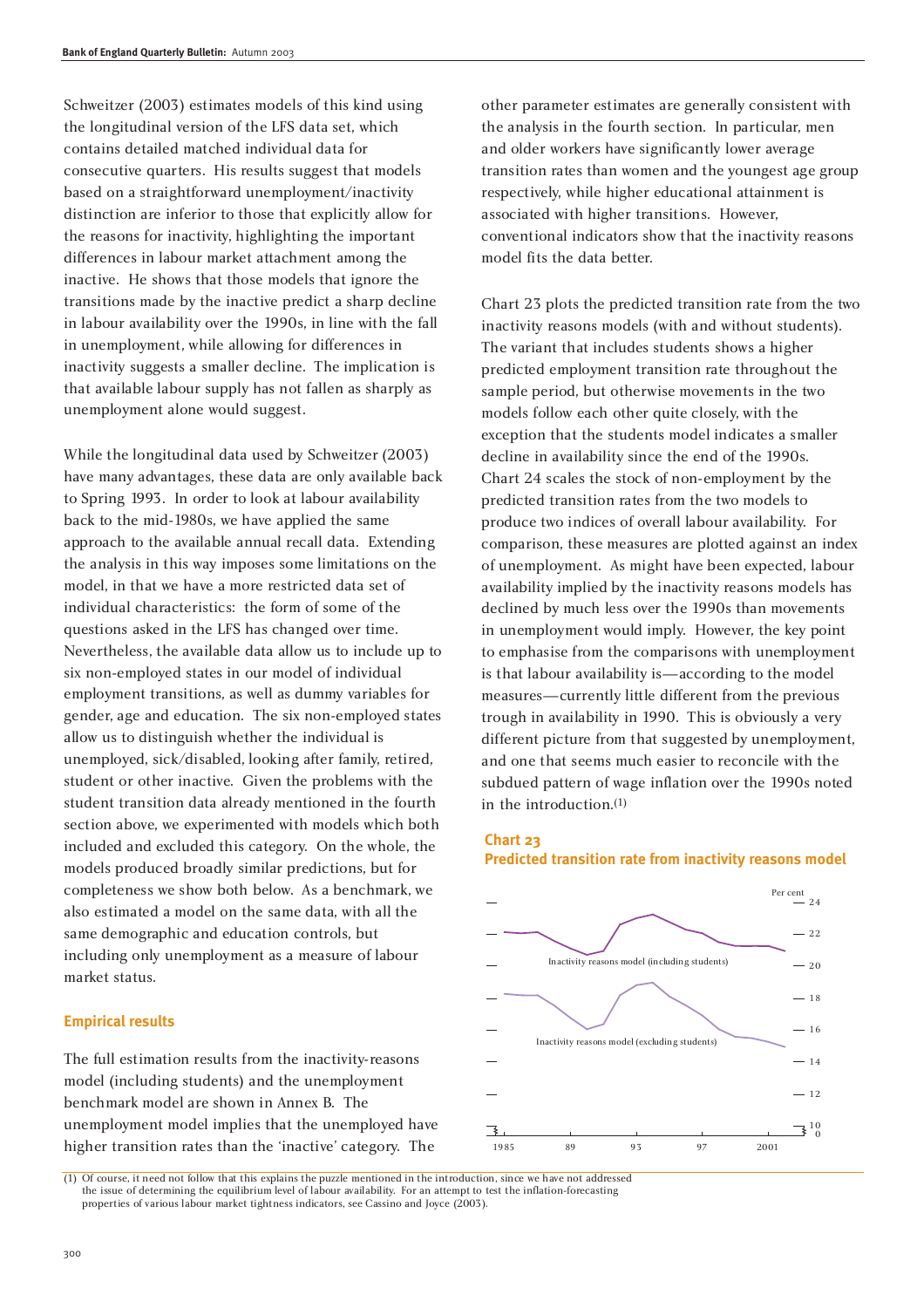

# **Conclusions**

Most commentary on the labour market tends to focus on the unemployment rate as being the most relevant criterion to judge the degree of imbalance, or 'tightness', in the market. This ignores the large contribution to effective labour supply of those classified as inactive in

#### *Non-employment and labour availability*

the labour market statistics. This article shows how misleading this may be.

Since the mid-1980s the rate of non-employment has shown a clear downward trend, mainly driven by falls in unemployment. At the same time, the non-employed population has become older and less well-qualified relative to those in work. However, at the aggregate level, transition rates from non-employment into employment have shown no clear trend over time.

Drawing on recent research at the Bank by Schweitzer (2003), we show that it is possible to generate a measure of labour availability by modelling individual employment transitions. Measures of availability generated using this method suggest that the inactive population has played an important role in adding to effective labour supply since the mid-1980s; and that overall availability is currently little different from the previous cyclical peak in the market, contrary to the implication of historically low levels of unemployment. The picture of labour availability trends that emerges from this analysis therefore seems easier to reconcile with the subdued pattern of wage growth over the past few years.

## **Annex A Education classifications**

Using Labour Force Survey data, we allocated individuals into one of four skill groups based upon information on their highest formal qualification. These groups were:

**Degree or equivalent:** Undergraduate or higher degree, nursing or other medical qualification, high vocational qualifications (NVQ levels 4–5, HNC, HND, BTEC higher, Royal Society of Arts higher diploma, and other higher education).

**A Level or equivalent:** A Level, Scottish 6th year Certificate, AS Level, SCE highers, mid-vocational qualifications (NVQ level 3, GNVQ advanced, RSA advanced diploma, ONC, OND, BTEC, and SCOTVEC national).

**GCSE grade C or equivalent:** O Level, GCSE grade A–C and low vocational (NVQ level 2, GNVQ intermediate, RSA diploma, City & Guilds advanced & craft, BTEC/SCOTVEC general diploma, and completed apprenticeship).

**Below GCSE grade C or equivalent:** CSE below grade 1, GCSE below grade C, NVQ level 1, GNVQ/GSVQ foundation level, BTEC/SCOTVEC general certificate, SCOTVEC modules, RSA other qualification (including stage I–III), City & Guilds other, Youth Training certificate, other vocational qualifications, and no qualifications.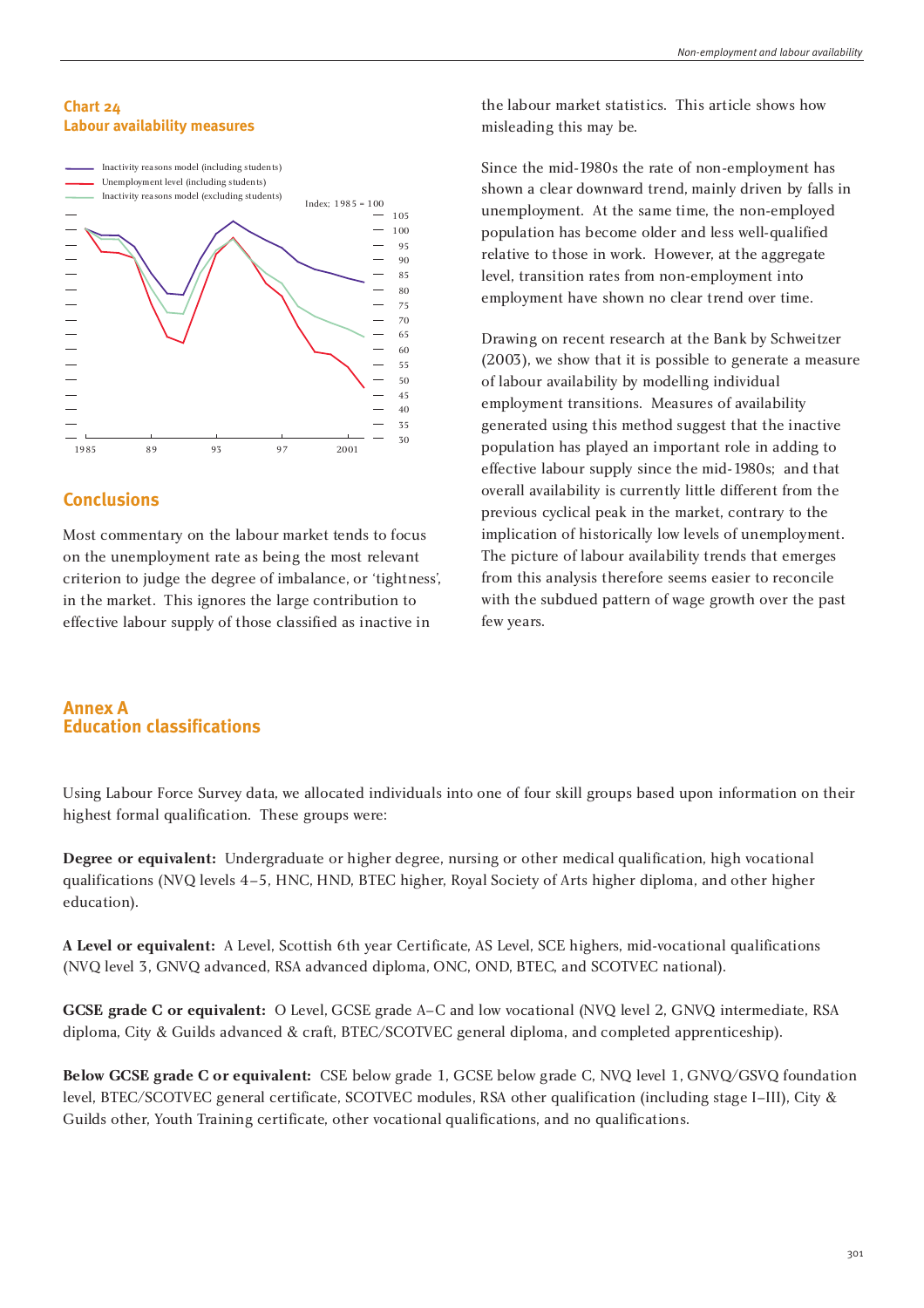# **Annex B Logit estimates of non-employment to employment transitions**

(standard errors in parentheses)

|                      |              | Unemployment model | Inactivity-reasons model |         |
|----------------------|--------------|--------------------|--------------------------|---------|
| Constant             | $-1.244$     | (0.009)            | $-2.910$                 | (0.040) |
| Unemployed           | 1.128        | (0.091)            | 2.441                    | (0.039) |
| Looking after family |              |                    | 0.886                    | (0.039) |
| Sick/disabled        |              |                    | 0.329                    | (0.041) |
| Student              |              |                    | 2.081                    | (0.040) |
| Other reasons        |              |                    | 2.255                    | (0.042) |
| Male                 | $-0.038$     | (0.008)            | $-0.177$                 | (0.009) |
| Age 25-34            | $-0.674$     | (0.009)            | $-0.066$                 | (0.012) |
| Age 35-44            | $-0.826$     | (0.011)            | $-0.123$                 | (0.014) |
| Age 45-59/64         | $-1.722$     | (0.011)            | $-0.834$                 | (0.014) |
| Degree               | 1.325        | (0.012)            | 1.113                    | (0.012) |
| A Level              | 0.440        | (0.012)            | 0.204                    | (0.013) |
| <b>GCSE</b>          | 0.629        | (0.009)            | 0.565                    | (0.009) |
| Log L                | $-226377.65$ |                    | $-219036.42$             |         |
| Pseudo $R^2$         | 0.118        |                    | 0.147                    |         |
| Sample size          | 488714       |                    | 488714                   |         |

The logit specification models the probability of an individual moving from non-employment into employment. It can be interpreted within a regression framework, so that a positive parameter estimate indicates that an individual with this characteristic has a higher probability of moving into employment. Pseudo  $R^2$  is a goodness-of-fit measure, where a higher value signifies a better fit. It is constructed as  $1-(\text{Log }L/\text{Log}L_0)$ , where  $\text{Log}L_0$  is the value of the log-likelihood when the model only contains a constant. In the unemployment model, the unemployment parameter indicates the probability of an unemployed individual moving into employment compared with an inactive person (the default category). In the inactivity-reasons model, the default category is those who have retired. The default gender, age and education categories are females, 16–24, and those with below GCSE qualifications respectively.